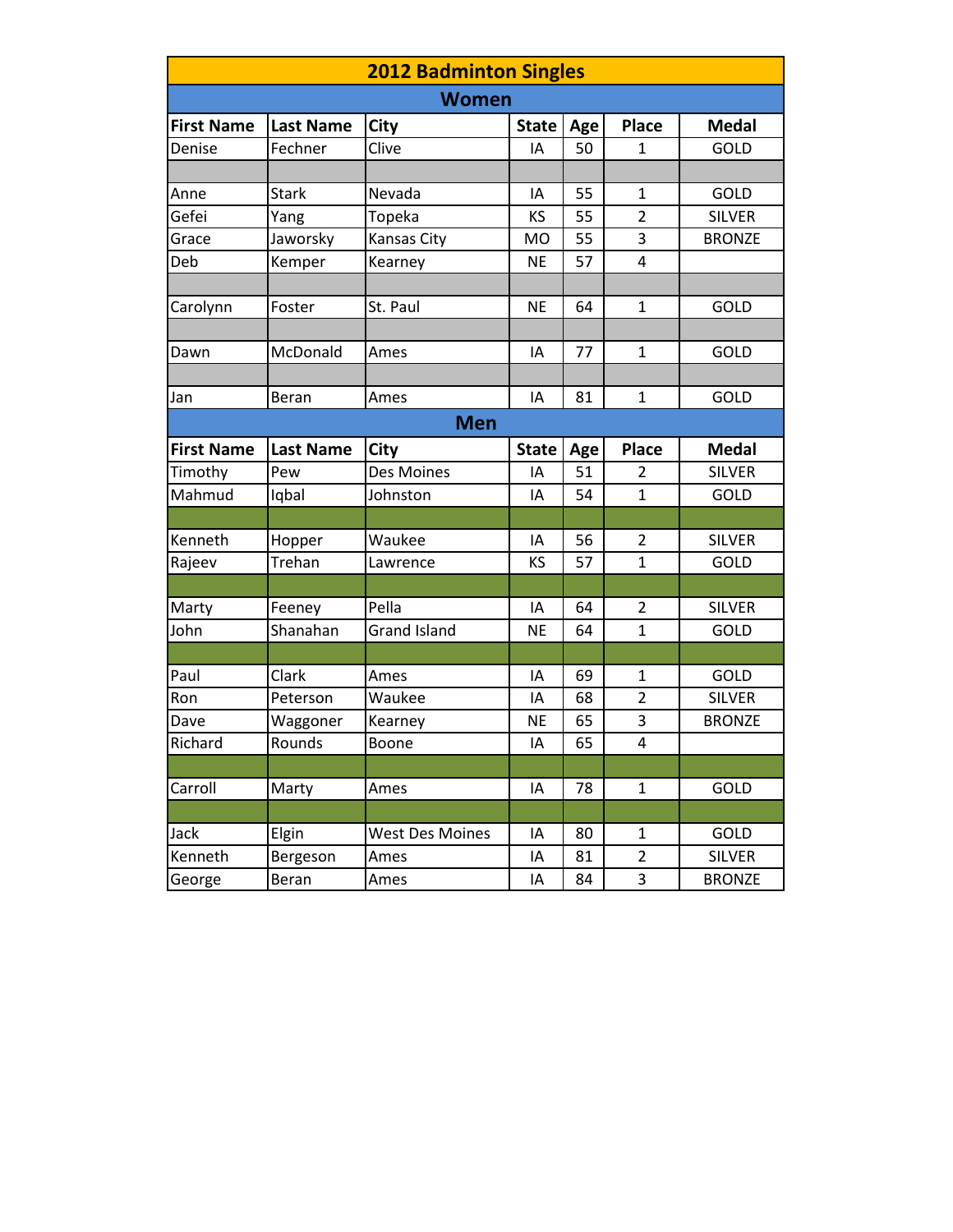| <b>2012 Badminton Doubles</b> |                  |                                     |              |     |                |               |  |
|-------------------------------|------------------|-------------------------------------|--------------|-----|----------------|---------------|--|
| <b>Women</b>                  |                  |                                     |              |     |                |               |  |
| Gefei                         | Yang             | Topeka                              | KS           | 55  | $\mathbf{1}$   | GOLD          |  |
| Carolynn                      | Foster           | St. Paul                            | <b>NE</b>    | 64  | $\mathbf{1}$   | GOLD          |  |
|                               |                  |                                     |              |     |                |               |  |
| Anne                          | <b>Stark</b>     | Nevada                              | IA           | 55  | $\overline{2}$ | <b>SILVER</b> |  |
| Jan                           | Beran            | Ames                                | IA           | 81  | $\overline{2}$ | <b>SILVER</b> |  |
|                               |                  |                                     |              |     |                |               |  |
| Deb                           | Kemper           | Kearney                             | <b>NE</b>    | 57  | 3              | <b>BRONZE</b> |  |
| Nita                          | Lechner          | <b>Grand Island</b>                 | <b>NE</b>    | 62  | 3              | <b>BRONZE</b> |  |
|                               |                  |                                     |              |     |                |               |  |
| Dawn                          | McDonald         | Ames                                | IA           | 77  | $\mathbf{1}$   | GOLD          |  |
| Jan                           | Bal              | Ames                                | IA           | 80  | $\mathbf{1}$   | GOLD          |  |
|                               |                  | <b>Men</b>                          |              |     |                |               |  |
| Taylor                        | Chung            | Ames                                | IA           | 52  | $\mathbf{1}$   | GOLD          |  |
| Mahmud                        | Iqbal            | Johnston                            | IA           | 54  | $\mathbf{1}$   | GOLD          |  |
|                               |                  |                                     |              |     |                |               |  |
| Rajeev                        | Trehan           | Lawrence                            | KS           | 57  | $\overline{2}$ | <b>SILVER</b> |  |
| Mahmud                        | Iqbal            | Johnston                            | IA           | 54  | $\overline{2}$ | <b>SILVER</b> |  |
|                               |                  |                                     |              |     |                |               |  |
| Dave                          | Waggoner         | Kearney                             | <b>NE</b>    | 65  | $\mathbf{1}$   | GOLD          |  |
| John                          | Shanahan         | <b>Grand Island</b>                 | <b>NE</b>    | 64  | $\mathbf{1}$   | GOLD          |  |
|                               |                  |                                     |              |     |                |               |  |
| Paul                          | Clark            | Ames                                | IA           | 69  | $\mathbf{1}$   | GOLD          |  |
| Carroll                       | Marty            | Ames                                | IA           | 78  | $\mathbf{1}$   | GOLD          |  |
|                               |                  |                                     |              |     |                |               |  |
| Jack                          | Elgin            | <b>West Des Moines</b>              | IA           | 80  | $\mathbf{1}$   | GOLD          |  |
| Kenneth                       | Bergeson         | Ames                                | IA           | 81  | $\mathbf{1}$   | GOLD          |  |
|                               |                  |                                     |              |     |                |               |  |
| Richard                       | Rounds           | Boone                               | IA           | 65  | $\overline{2}$ | <b>SILVER</b> |  |
| George                        | Beran            | Ames                                | IA           | 84  | $\overline{2}$ | <b>SILVER</b> |  |
|                               |                  | <b>2012 Badminton Mixed Doubles</b> |              |     |                |               |  |
| <b>First Name</b>             | <b>Last Name</b> | Gender                              | <b>State</b> | Age | <b>Place</b>   | <b>Medal</b>  |  |
| Taylor                        | Chung            | M                                   | IA           | 52  | $\mathbf{1}$   | GOLD          |  |
| Anne                          | <b>Stark</b>     | F                                   | IA           | 55  | $\mathbf{1}$   | GOLD          |  |
|                               |                  |                                     |              |     |                |               |  |
| Gefei                         | Yang             | F                                   | KS           | 55  | $\mathbf{1}$   | GOLD          |  |
| Rajeev                        | Trehan           | M                                   | <b>KS</b>    | 57  | $\mathbf{1}$   | GOLD          |  |
|                               |                  |                                     |              |     |                |               |  |
| Deb                           | Kemper           | F                                   | <b>NE</b>    | 57  | $\overline{2}$ | <b>SILVER</b> |  |
| Dave                          | Waggoner         | M                                   | NE           | 65  | $\overline{2}$ | <b>SILVER</b> |  |
|                               |                  |                                     |              |     |                |               |  |
| Grace                         | Jaworsky         | F                                   | <b>MO</b>    | 55  | 3              | <b>BRONZE</b> |  |
| Jack                          | Elgin            | M                                   | IA           | 80  | 3              | <b>BRONZE</b> |  |
|                               |                  |                                     |              |     |                |               |  |
| Carolynn                      | Foster           | F                                   | <b>NE</b>    | 64  | $\mathbf{1}$   | GOLD          |  |
| John                          | Shanahan         | M                                   | <b>NE</b>    | 64  | $\mathbf{1}$   | GOLD          |  |
|                               |                  |                                     |              |     |                |               |  |